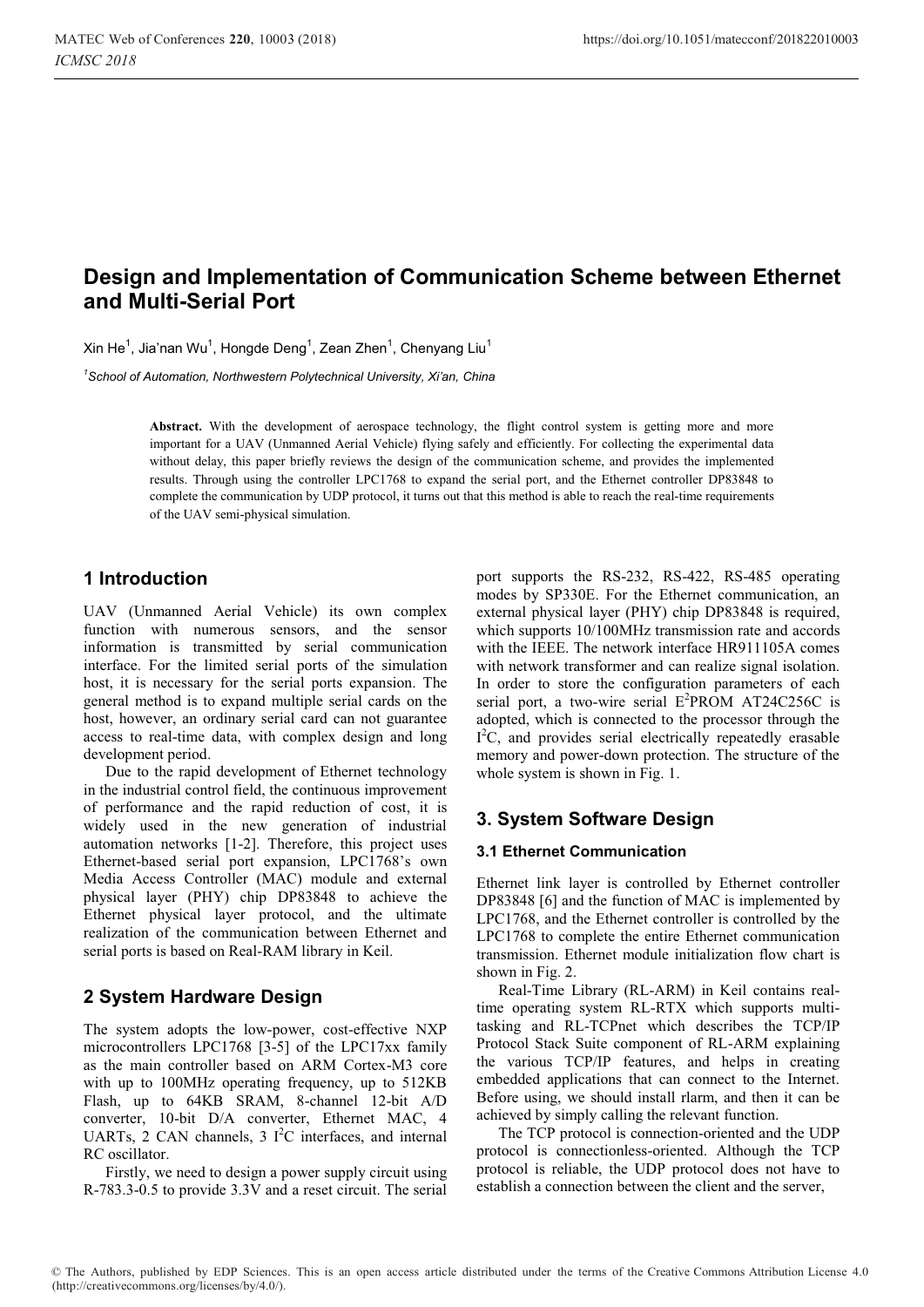

**Figure 1.** Structure of the Whole System



**Figure 2.** Ethernet Module Initialization

and the transmission speed is fast. In this programming, we adopt the UDP protocol.

During the communication, firstly, use the function udp get socket to assign socket. After that, call the function udp\_open to open the communication socket, and bind it to a specific port. In order to address different serial ports, each serial port is assigned a dedicated port number to communicate. While sending data, call the function udp\_get\_buf to allocate the buffer, return the first address pointer of the buffer, and then call the function udp\_send for data transmission. After the data are sent, call the function udp\_close to close the communication socket, and finally call the function udp\_release\_socket to release the allocated memory.

### **3.2 Serial Port Configuration**

The universal asynchronous transceiver UARTn [7] in LPC1768 has a 16 B receive and transmit FIFO and a built-in baud rate generator. The baud rate is calculated as in  $(1)$ :

$$
UARTn_{bd} = \frac{PCLK}{16 \times (UnDLM + UnDLL) \times \left(1 + \frac{DivAddVal}{MulVal}\right)} \quad (1)
$$

where PCLK is a peripheral clock,  $FPCLK = FCCLK/4 =$  $(FOSC*8)/4 = 22.1184M$ , UnDLM and UnDLL are UART divider registers, DivAddVal and MulVal are the values of the fractional divider, set to "0" when not in use.

It supports three kinds of operating modes RS-232, RS-422, RS-485, which is realized by sitting the pins 13 and 14 of SP330E.

**Table 1.** Pin Selection

| Pin |             | <b>Operating Modes</b> |                         |                         |
|-----|-------------|------------------------|-------------------------|-------------------------|
|     |             | $RS-232$               | RS-485<br>(Full Duplex) | RS-485<br>(Half Duplex) |
| 13  | RS485/RS232 |                        |                         |                         |
| 14  | HALF/FULL   | ×                      |                         |                         |

### **3.3 Data Frame Reception Mode**

#### *3.3.1 Frame Header + Frame Length*

In the process of reading the serial port receive FIFO, count the number of bytes received. According to the frame header length set, when the number of bytes received is greater than the frame header length, it needs to be compared with the frame header set; if the frame header has been found, when the number of bytes received is equal to the frame length, the whole data section can be sent by UDP; if the frame header is not found, continue to judge the newly received bytes.

#### *3.3.2 Frame Header + Frame Tail*

In the process of reading the serial port receive FIFO, count the number of bytes received. According to the frame header length set, when the number of bytes received is greater than the frame header length, it needs to be compared with the frame header set; if the frame header is not found, continue to judge the newly received bytes; if the frame header has been found, it needs to be compared with the frame tail set; if the frame tail has been found, the whole data section can be sent by UDP; if the frame tail is not found, continue to judge the newly received bytes.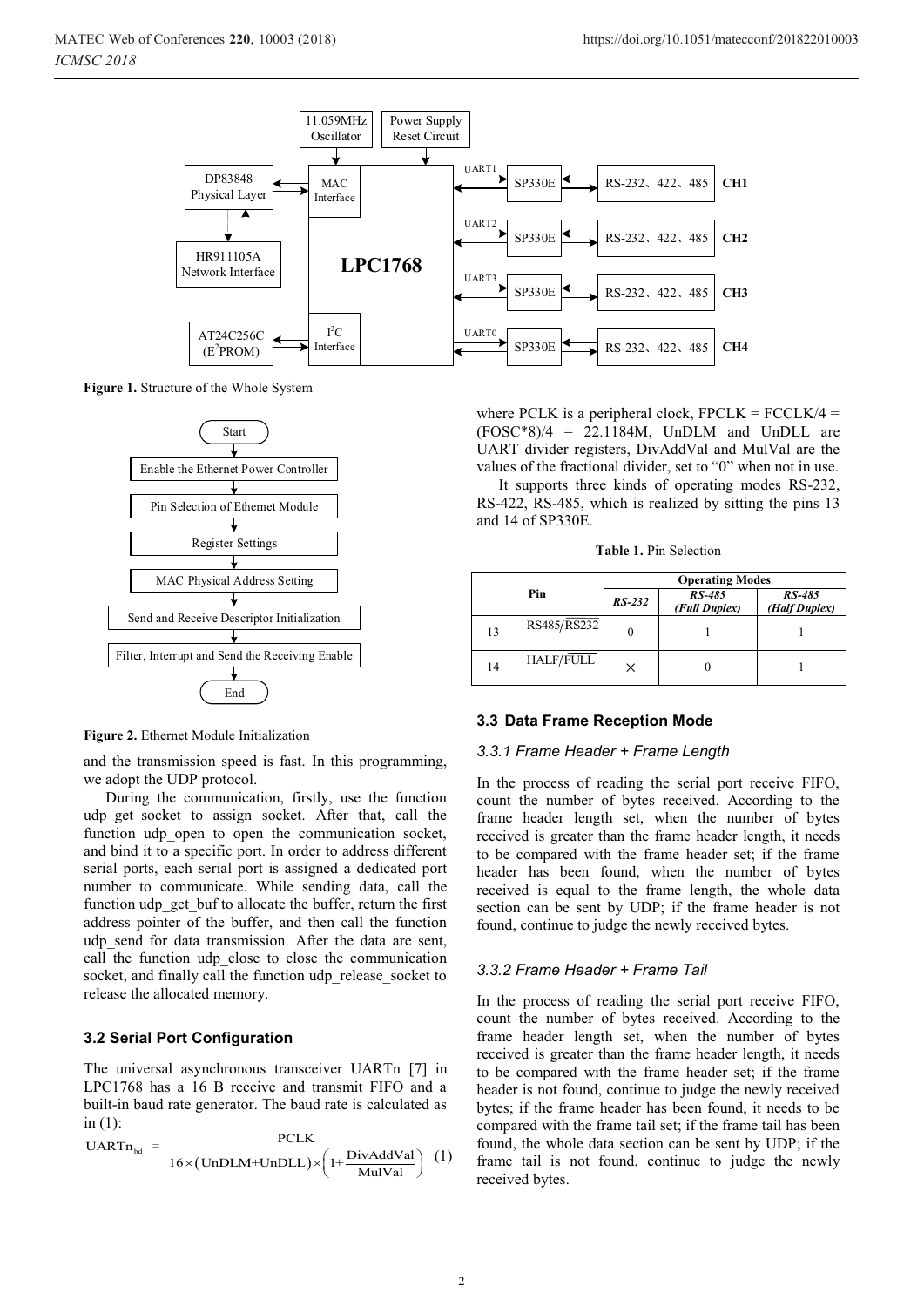

**Figure 5.** Upper-Computer

RecyFrameLen

RecvFrameHead

RecvFrameTail 0

Retrieving......<br>Completed!<br>Querying...... Completed!<br>!uerying......<br>Completed!<br>!onfiguring......<br>Completed!

 $\sqrt{a}$ 

 $\overline{a}$ 

#### *3.3.3 Frame Length + Frame Tail*

In the process of reading the serial port receive FIFO, count the number of bytes received. According to the frame tail length set, when the number of bytes received is greater than the frame tail length, it needs to be compared with the frame tail set; if the frame tail has been found, when the number of bytes received is equal to the frame length, the whole data section can be sent by UDP; if the frame tail is not found, continue to judge the newly received bytes.

RecvFrameLen

RecvFrameHead

RecvFrameTail

 $10$ 

55 AA

FF EI

IP

SubnetMask

RecyPort

RecvFrameLen

RecyFrameHead

RecvFrameTail

 $10$ 

55 AA

FF EE

MAC

GateWay

 $\verb|SendPort|$ 

192.168.103.100

255,255,255.0

60000

### **3.4 Memory Operation**

The Two-wire Serial  $E^2$ PROM AT24C256C [8] supports bidirectional data transfer protocol, with 256K of storage space, which is internally organized as 512 pages of 64 bytes each.

#### *3.4.1 Write Operations*

RecvFrameLen

RecvFrameHead

RecvFrameTail

10

55 AA

FF EI

2E.30.6C.A2.45.4F

Load

192.168.103.1

50000

A write operation requires two 8-bit data word addresses following the device address word, the read/write select bit (R/W) set to "0" and acknowledgment. Upon receipt of these addresses, the  $E^2$ PROM will respond with a "0" after each data word received. After the data are sent, the controller must terminate the write sequence with a stop condition, as shown in Fig. 3.

Query

Edit

Configure

Exit

#### *3.4.2 Read Operations*

Read operations are initiated almost the same way as write operations. Once the device address word and data word address are clocked in and acknowledged by the  $E^2$ PROM, the controller must generate another start condition. Upon receipt of the device address, the read/write select bit  $(R/W)$  set to "1" and acknowledgment, the  $E^2$ PROM will respond with a "0" after each data word received except